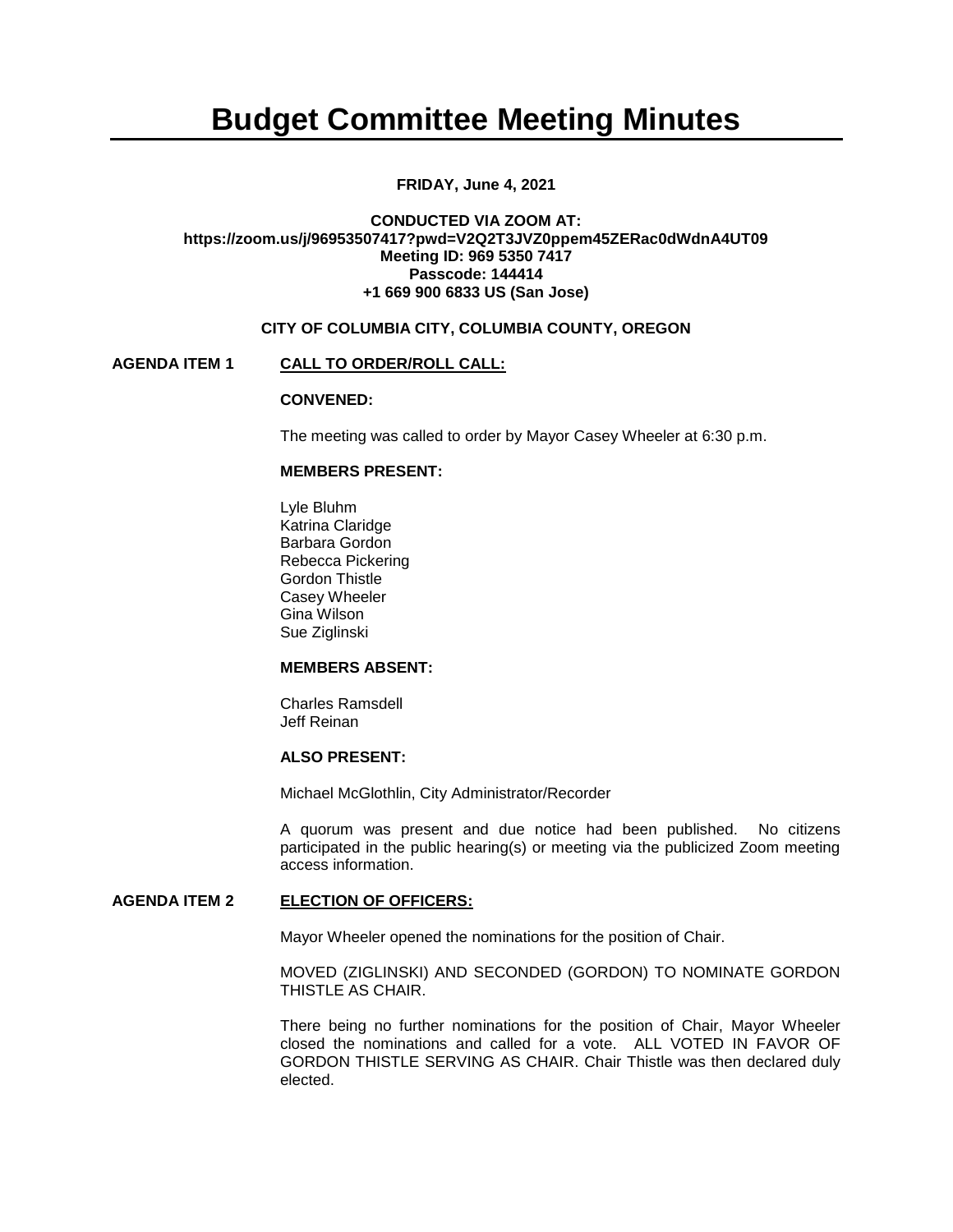Chair Thistle was then assisted by Past-Chair Barbara Gordon in the completion of the election of officer's process. The nominations for the position of Vice-Chair was then opened.

MOVED (WHEELER) AND SECONDED (THISTLE) TO NOMINATE BARABARA GORDON AS VICE-CHAIR.

There being no further nominations for the position of Vice-Chair, Chair Thistle closed the nominations and called for a vote. ALL VOTED IN FAVOR OF BARABARA GORDON SERVING AS VICE-CHAIR. Chair Thistle declared her duly elected.

Vice-Chair Gordon then opened the nominations for the position of Secretary.

MOVED (WHEELER) AND SECONDED (THISTLE) TO NOMINATE SUE ZIGLINSKI AS SECRETARY.

There being no further nominations for the position of Secretary, Vice-Chair Gordon closed the nominations and called for a vote. ALL VOTED IN FAVOR OF SUE ZIGLINSKI SERVING AS SECRETARY. Chair Thistle declared her duly elected.

## **AGENDA ITEM 3 BUDGET MESSAGE 2021-22:**

Committee Members indicated they had read the budget message, as well as reviewed the 2021-22 budget document, prior to the meeting. The City Administrator gave a brief overview of the budget message, after first thanking City Staff; the Parks, Streets, Water & Sewer, Audit and Budget Committees, as well as City Council for their work and support in preparing the proposed budget for review.

The City Administrator said that, as required, the proposed budget is balanced and provides for the basic needs of the City. The City Administrator then said that the City is expecting an infusion of revenue, in the July-August 2021 time frame and then again in the same time frame in 2022, of a combined total of approximately \$410,000.00. The equally divided tranches of revenue is from the federal governments American Rescue Plan Act (ARPA) of 2021 disbursement of funds to states, counties and cities/towns and is based on the most recent population estimates for the City. These funds are to be expended by December 31, 2024 and a prioritized projects list for the City is in the process of being developed. Limited information was available at the time of this meeting and the City is waiting on further guidance from the United States Department of the Treasury regarding the full provisions of this bill. To date, the City is aware that the funds are not allowed to be utilized for pension or tax payments and that there will be reporting requirements associated with the use of these revenue funds.

In keeping with the City's Water and Sewer rate study, and to meet operational requirements and debt obligations, a 1% increase to water rates and a 3% increase to sewer rates is projected within the proposed budget. This item is scheduled for public hearing and Council review/approval at the June 17, 2021 City Council meeting. Public notice regarding these potential rate increases, and the availability of the public hearing, has been made.

The City Administrator said that personnel service levels are projected to remain similar as the current year, including the filling of the vacant full-time police officer position. A 2% COLA adjustment for city employees is also projected within the budget due to budgetary recovery and the forgoing of COLA adjustments last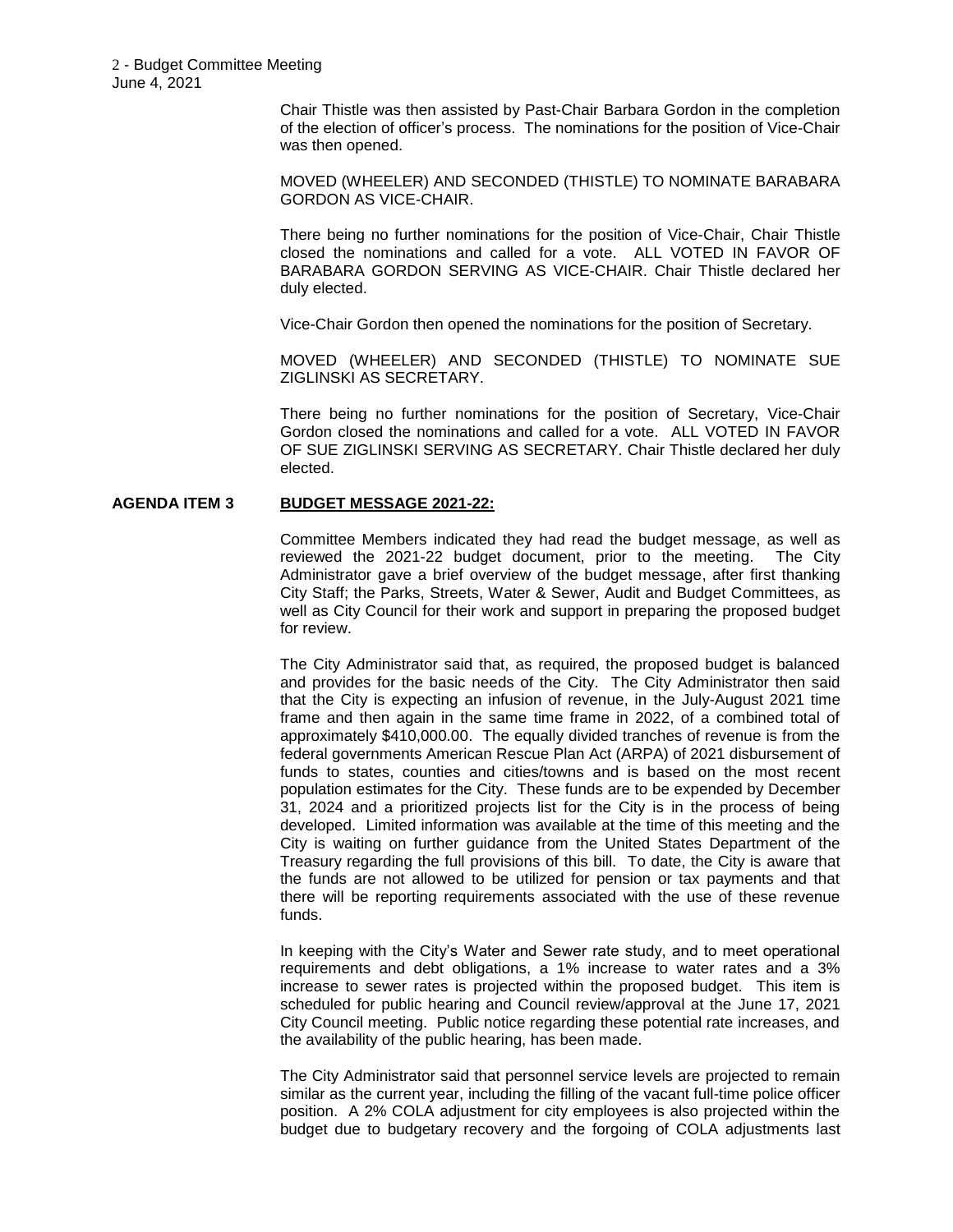year due to the estimated impact of the COVID-19 pandemic on the City's revenues for the previous fiscal year.

In conclusion, the City Administrator informed the Budget Committee that fund balances are in line to support beyond three (3) months of operating expenses, which is in line with the arrival of tax revenues to sustain City operations. Revenues within the budget are projected at \$4,227,215.00 and expenditures are estimated at \$4,148,088.00.

The City Administrator extended additional thanks to the members of the Budget Committee and City Council who had provided comments, edits and clarification questions in their review of the 2021-22 proposed budget. He said that these items will be double-checked and corrected as needed prior to completion of the adopted budget document.

#### **AGENDA ITEM 4 PUBLIC HEARING: To receive comments from the public on the proposed budget for fiscal year 2021-22.**

Public Hearing opened.

No comments were heard from the public.

Public Hearing closed.

**AGENDA ITEM 5 PUBLIC HEARING: To receive comments from the public on the proposed use of revenue sharing funds for fiscal year 2021-22.** 

Public Hearing opened.

No comments were heard from the public.

Public Hearing closed.

## **AGENDA ITEM 6 REVIEW OF PROPOSED BUDGET FOR FISCAL YEAR 2021-22:**

Members noted typographical, Excel table, and formatting errors for correction to the City Administrator. The City Administrator advised that these corrections would be made and posted to the adopted 2021-22 budget document.

#### **AGENDA ITEM 7 APPROVAL OF BUDGET OR ANNOUNCEMENT OF NEXT MEETING DATE, TIME AND LOCATION:**

MOVED (PICKERING), SECONDED (ZIGLINSKI) AND CARRIED UNANIMOUSLY TO APPROVE THE 2021-22 PROPOSED BUDGET.

## **AGENDA ITEM 8 AUTHORIZE PERMANENT TAX RATE LEVY EQUAL TO \$1.1346 PER \$1,000 ASSESSED VALUE AND LOCAL OPTION LEVY EQUAL TO \$0.67 PER \$1.000 ASSESSED VALUE AS PROVIDED FOR IN THE PROPOSED 2021-22 BUDGET:**

MOVED (THISTLE), SECONDED (BLUHM) AND CARRIED UNANIMOUSLY TO LEVY A PERMANENT TAX RATE OF \$1.1346 PER THOUSAND, AND TO LEVY A LOCAL OPTION TAX RATE OF \$0.67 AS PROVIDED IN THE 2020-21 PROPOSED BUDGET.

## **AGENDA ITEM 9 ADJOURNMENT:** There being no further business to come before the Committee, the meeting adjourned at 7:18 p.m.